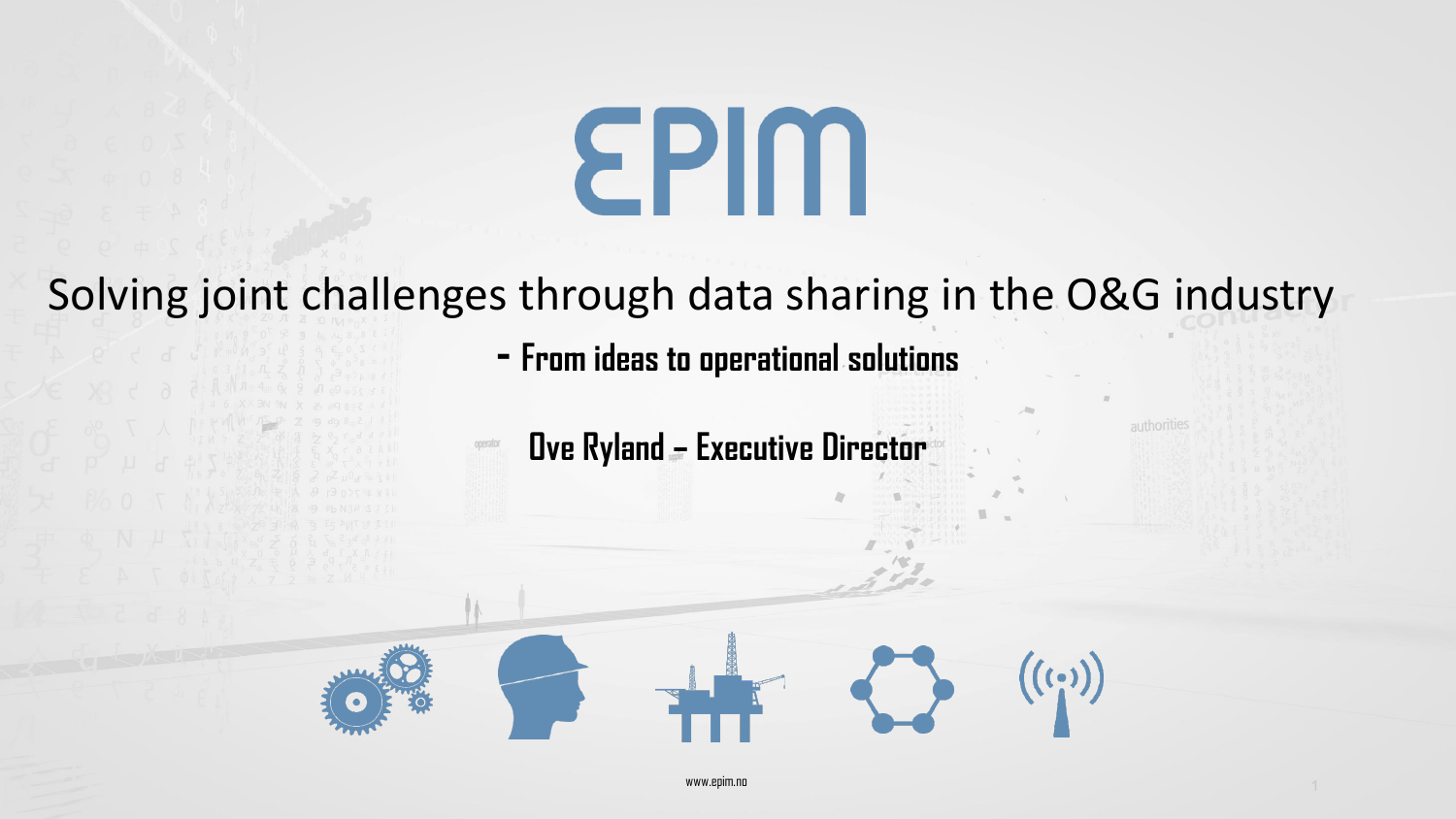- A non-profit "exclusive" membership association constituted 2007 governed by the operators on the Norwegian Continental Shelf, most of them global E&P companies
- We translate O&G industry needs across the value chain into common information sharing services and solutions
- These are adopted and used by all categories of stakeholders, including operators, partners, authorities, contractors and suppliers.
- We currently have a portfolio of 15 services, driven by the needs of the oil and gas industry on the Norwegian Continental Shelf, being added continuously

#### *By the industry, for the industry*

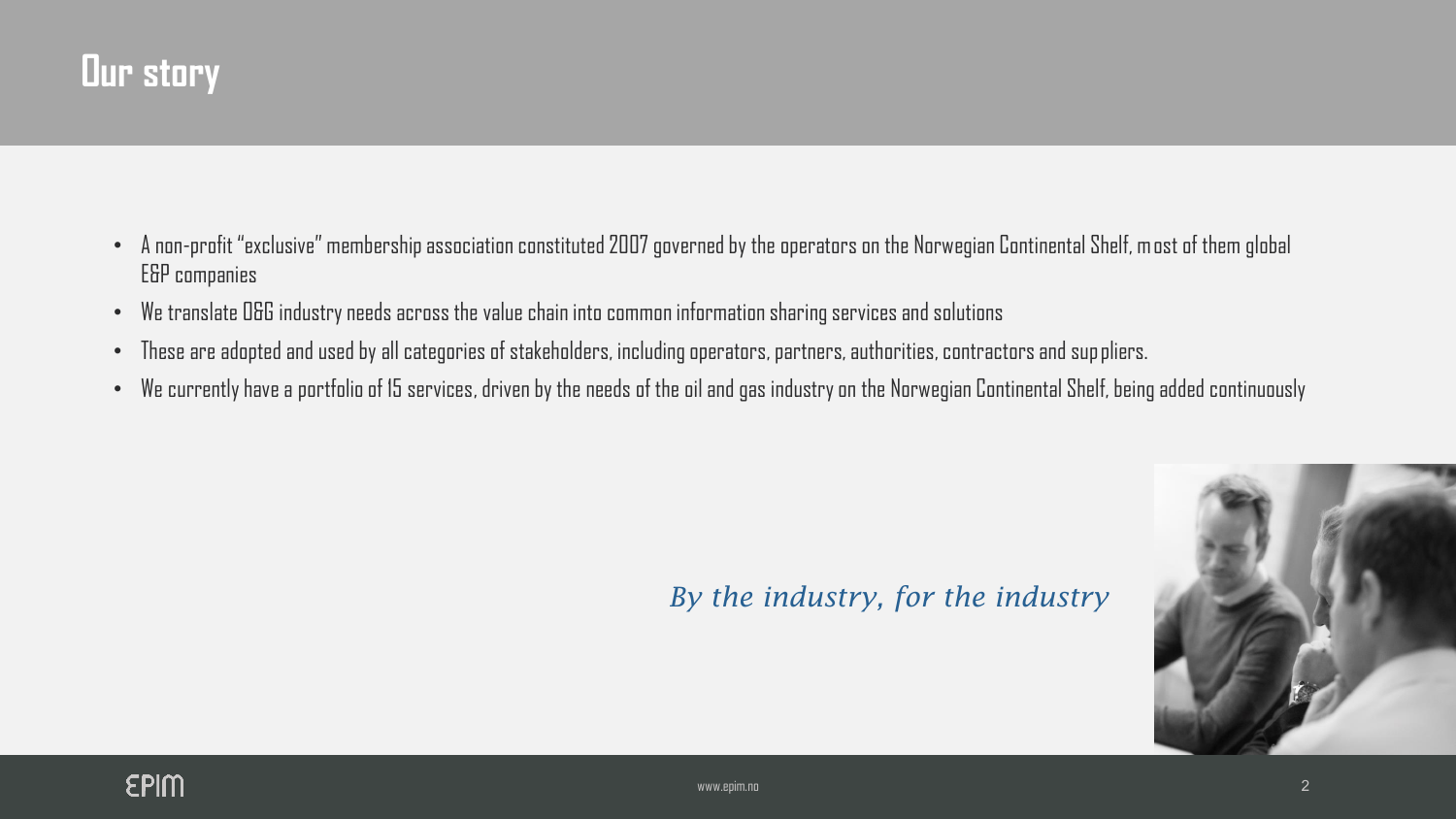# **EPIM's domains**

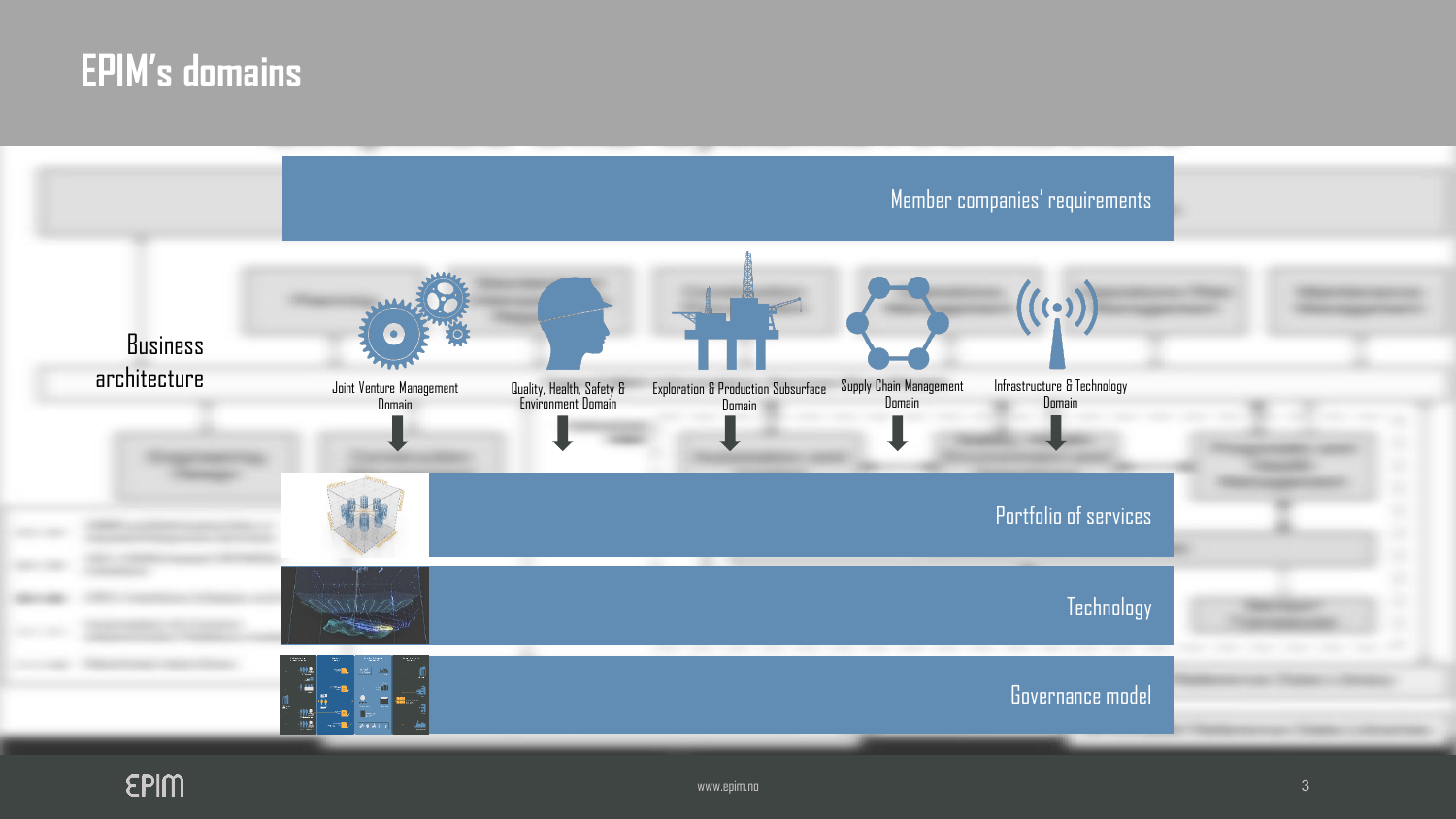# **Relations and collaboration map**

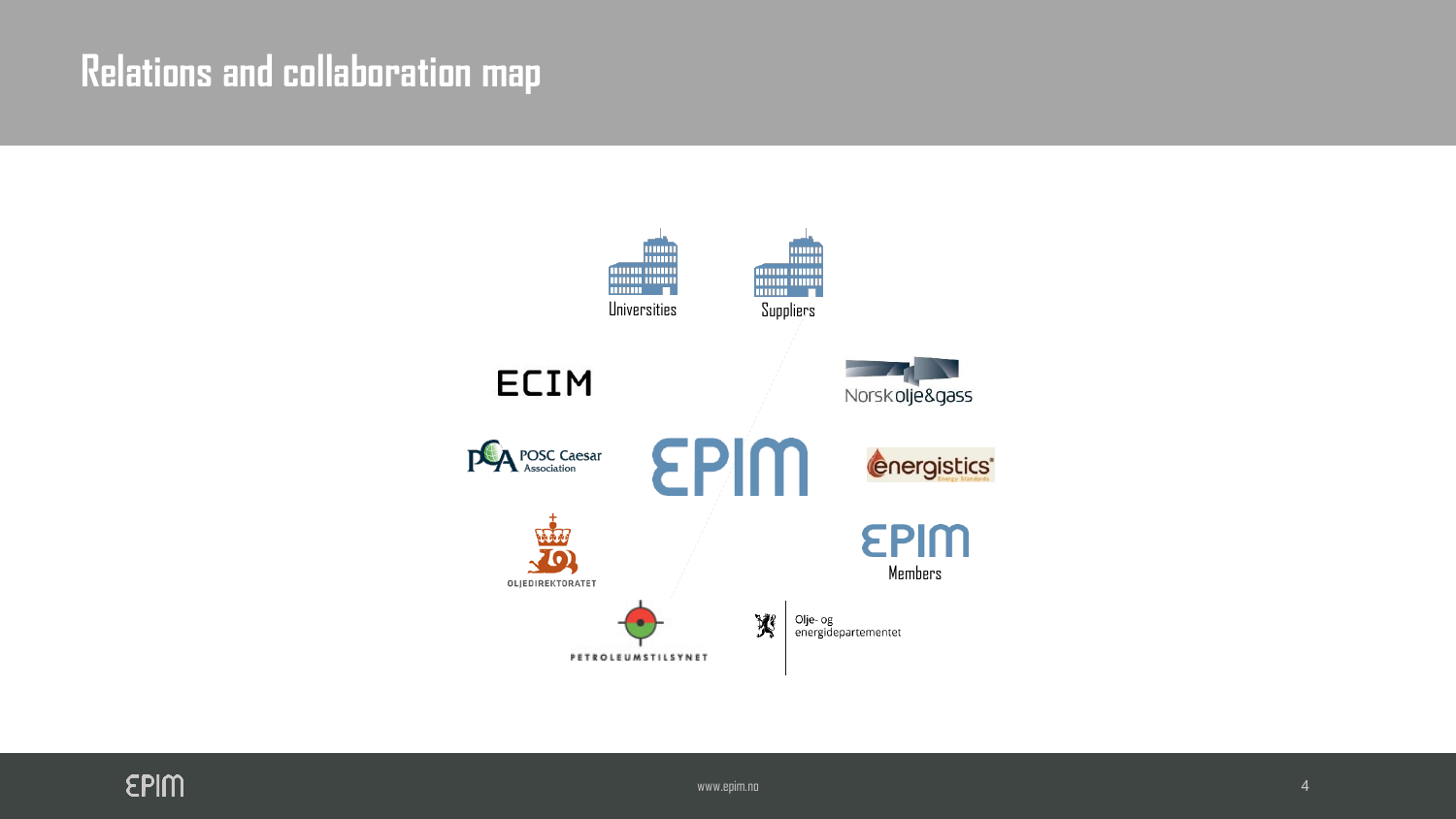## Drivers for required change

#### **New large user groups in new EPIM services**

**NEED: Common tools allowing users to access applications via Internet**

![](_page_4_Picture_3.jpeg)

#### **Lack of common user authentication solution across EPIM services**

**NEED: A single Identity Provider service that supports:**

- **1) Secure eID lifecycle management**
- **2) Global distribution mechanisms**
- **3) Software based tokens, including solution for users without mobile phone**
- **4) Revocation of eID by employer (eID to be owned by employer)**

#### **Lack of common standardised administrative processes across EPIM Services**

**NEED: Secure self-service functionality for on-boarding/off-boarding** 

- **User organisations**
- **Users**
- **Applications**
- **Application Access**

**Desire to further increase SOIL security level**

**NEED: Implement secure user based access to SOIL resources via Internet**

![](_page_4_Picture_19.jpeg)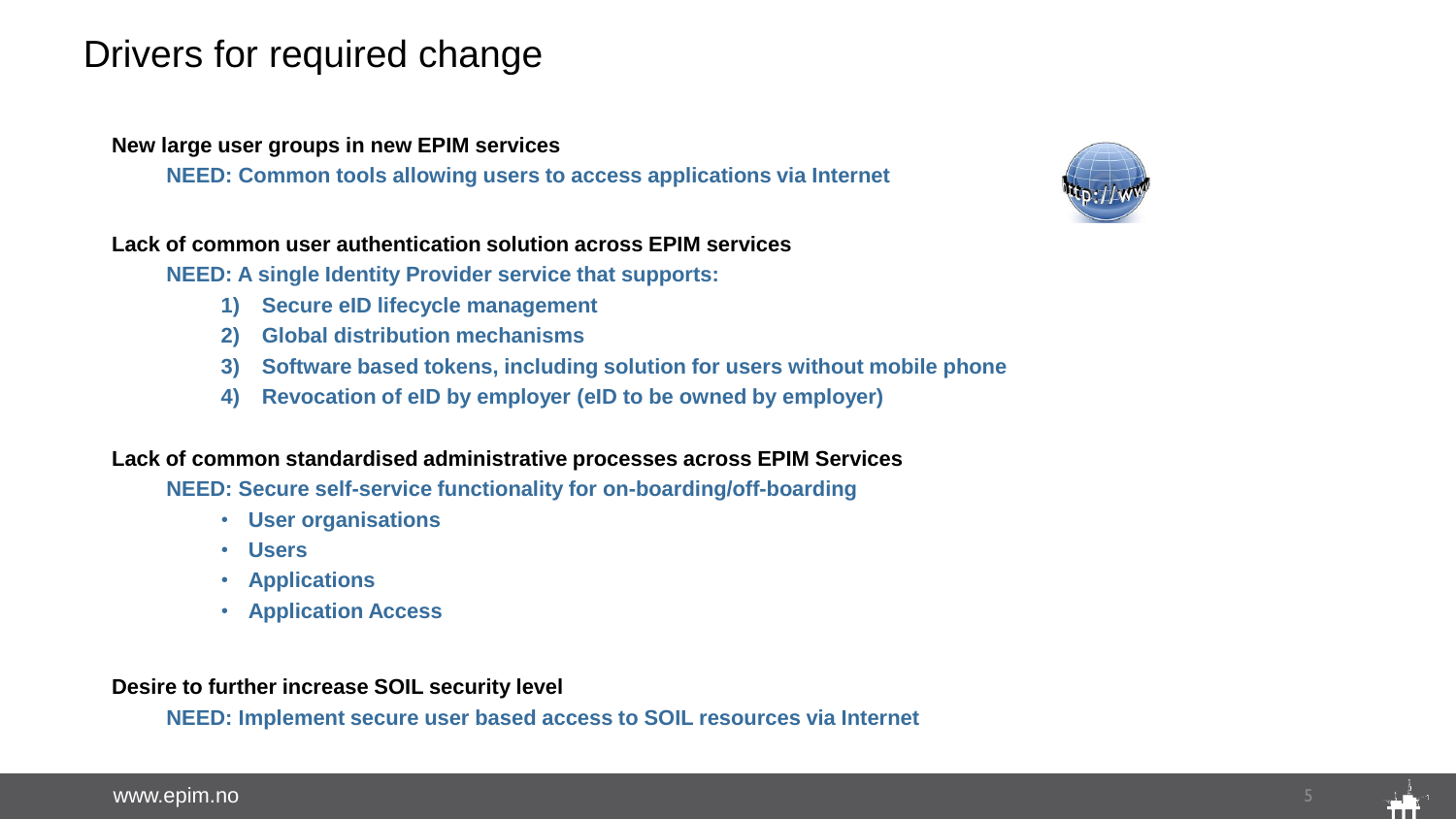![](_page_5_Picture_0.jpeg)

Simplifying and securing access to shared industry solutions on NCS

![](_page_5_Picture_3.jpeg)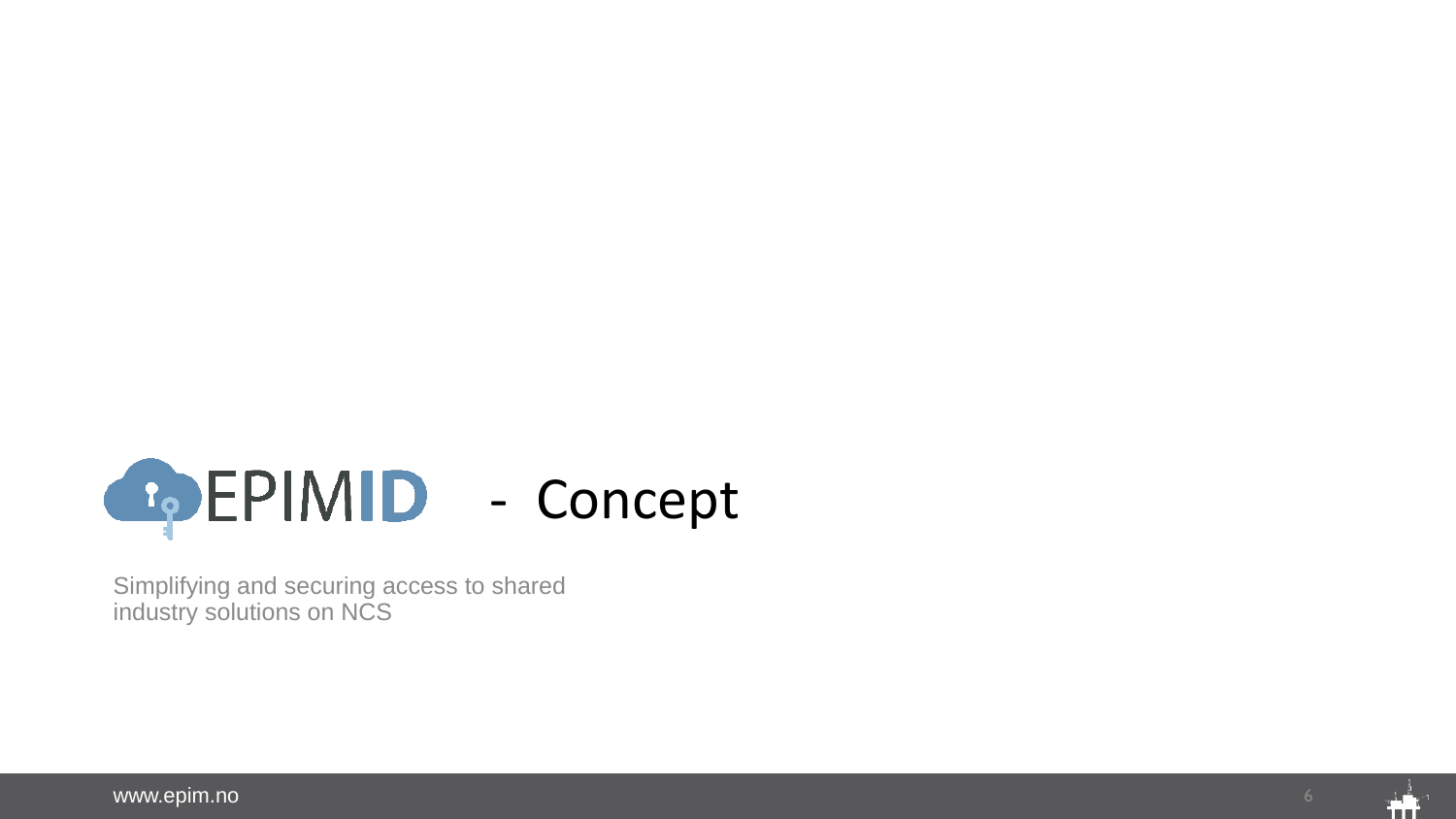- Trusted Identity Provider for the Norwegian Oil & Gas Industry
- User Accounts owned by the companies
- Strong coupling of User Accounts to company email
- Secure and user friendly on-boarding of users by use of existing personal identification methods
- Solving the "Leavers" problem for cross company engagements

![](_page_6_Figure_6.jpeg)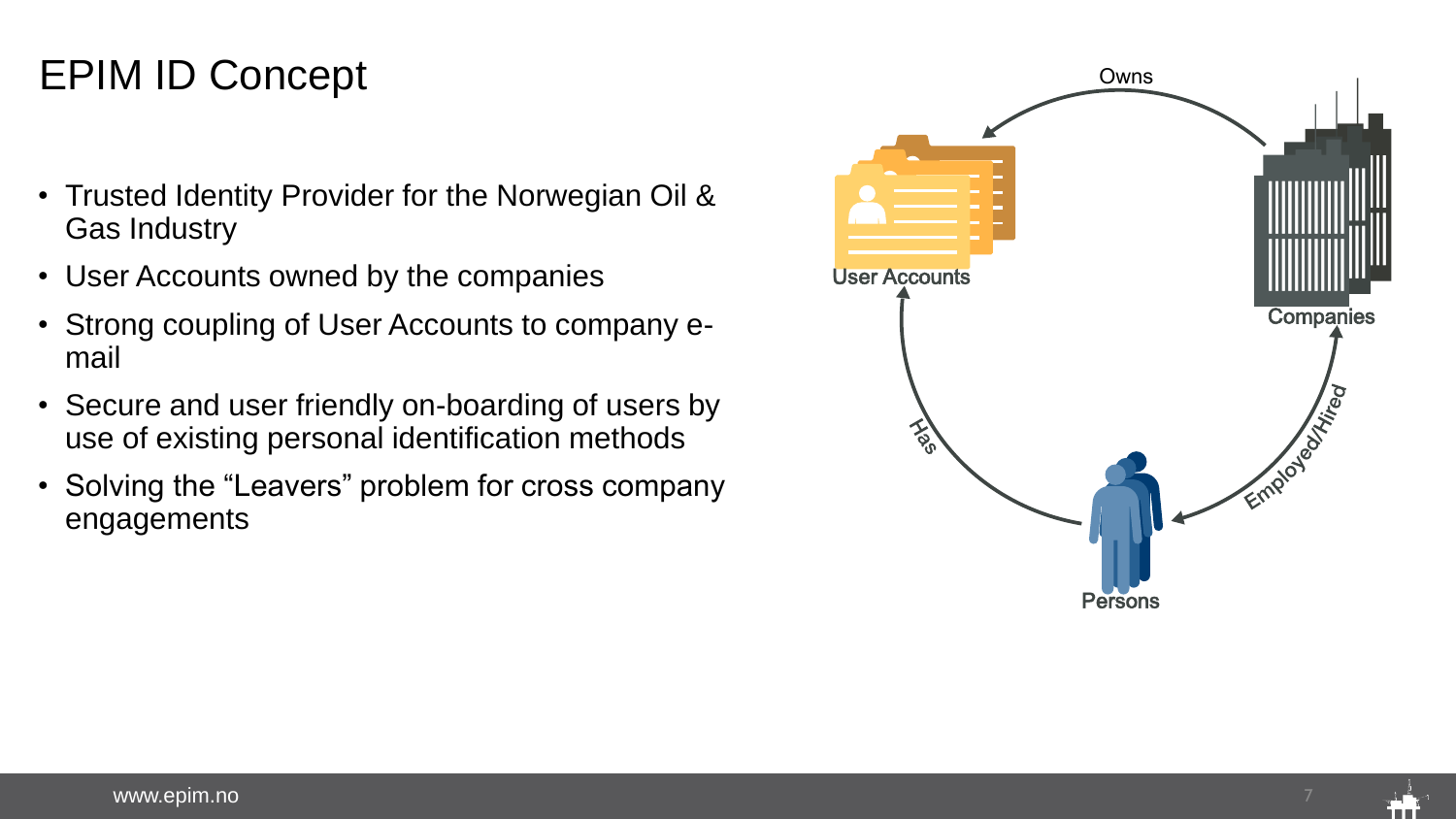# EPIM ID Concept

#### **Organisation & Account Management**

- Self service based
- Automated processes handling
	- Organisations
	- Users
	- Course grained access management
	- Access validity
	- ++

#### **Identity Provider**

- Secure onboarding of company users
- Authentication services for applications

#### **Application Portal**

• Allows secure access to applications without Internet front-ends (e.g. SOIL-only  $\div$ EEH apps)

![](_page_7_Figure_14.jpeg)

EPIM Applications

#### Non-EPIM Applications (EPIM ID candidates)

![](_page_7_Picture_17.jpeg)